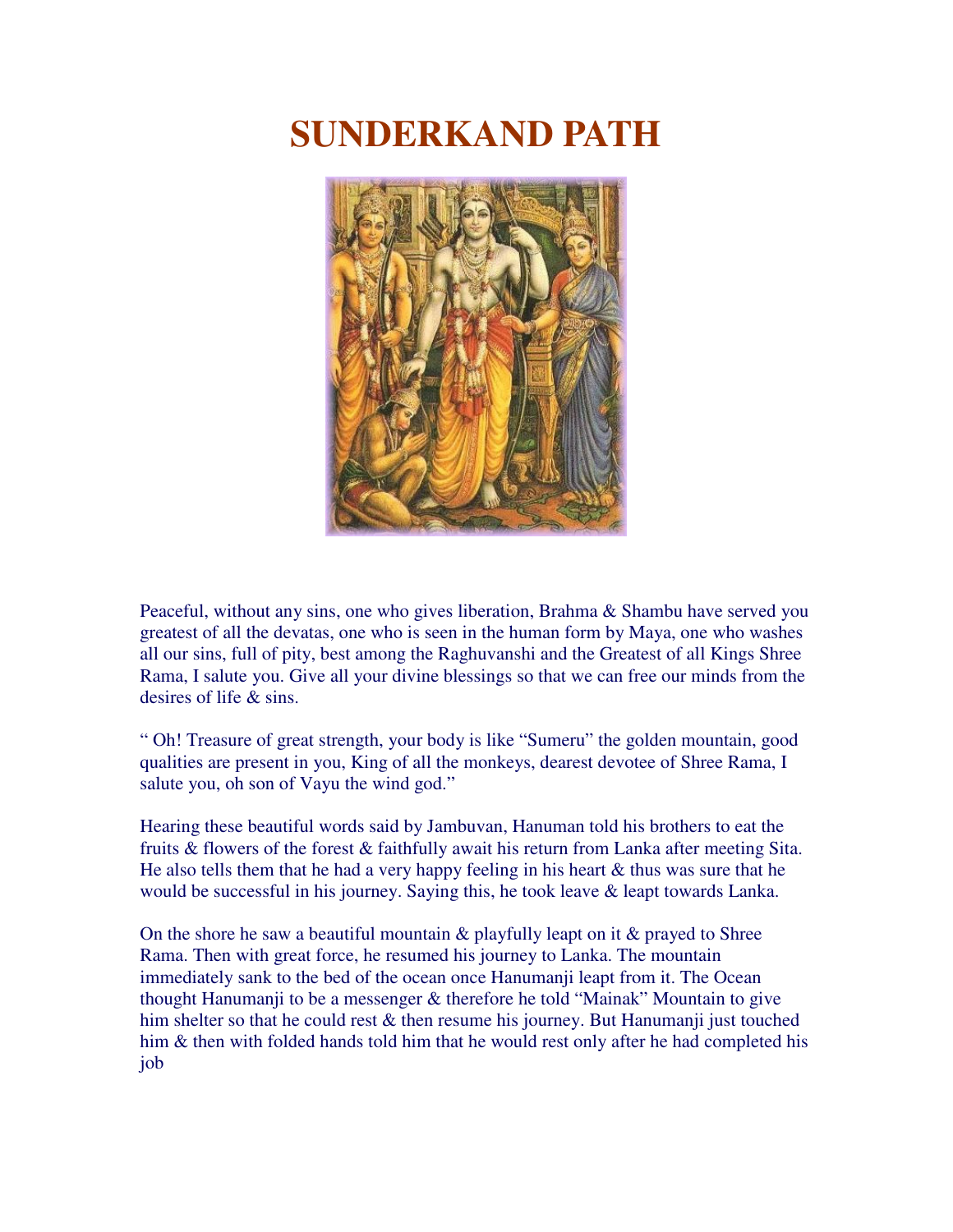The Devatas saw Hanumanji & wanted to test him so they sent "sursa" the mother of snakes to speak to him. She told him that the Devatas had sent her food but Hanumanji told her that only after he accomplished his job of meeting Sita, he would rest & on returning, she could devour him. But Sursa was not willing so Hanumanji told her that she could eat him. He made himself twice as big. Sursa made her mouth 16 times bigger & immediately Hanumanji became 32 times bigger.

In this manner he became double her size each time  $\&$  then eventually became so small in size that he entered her open mouth  $\&$  flew out. He then folded his hands  $\&$  asked for leave. Sursa was very pleased & blessed him. She told him that he was an Ocean of Strength & Wisdom & that he would accomplish Lord Ram's work.

A demoness used to stay in the ocean, who used to see the shadow of birds in the water  $\&$ catch them by Maya. Thus they would be unable to fly  $\&$  fall in the water. She did the same thing for Hanumanji, but he immediately recognised her. He killed her & then flew across to a mountain from which he could see many trees with beautiful flowers & fruits. Then he sat on it & could see the fortress of Lanka. He saw that the city was surrounded by water. There were houses of gold  $&$  studded with jewels  $&$  gems. He could also see the markets, beautiful roads  $\&$  well-maintained lanes. Elephants, horses  $\&$  donkeys were moving around in groups. There were Rakshasas of many kinds who looked very powerful & their strength could not be described. Lanka was full of gardens, lakes, wells, humans, Devatas; Nagas & Gandharva girls who were so beautiful that they could even win the minds of Rishis & Munis. At places there wee huge mountains like people who were roaring with energy. They would challenge each other & practice wrestling in the Akharas (schools of learning the art of wrestling.).Strong fighters & warriors were posted at various corners of the city to protect it from enemies.

Tulsidas has mentioned about the people living in Lanka because they were destined to die with the arrows of Shree Ram. Seeing all the scenes, Hanumanji decided that he would have to take the form of a very small insect to get into the city. Thus he took the form of a small fly & with the name of Shree Ram in his heart he flew towards Lanka.

Lankini, a demoness, used to stay near the gate to guard the city. She told Hanumanji that robbers were her food & no one could enter Lanka before taking her permission. Hearing this, Hanumanji gave her one blow, with which she fell down & vomited out blood. She then carefully got up & with folded hands, said that when Ravan received a boon from Brahma, he had told her about the end of the Rakshasa clan. He also told her that when she would get beaten by a monkey, she should realise that the end was near. Putting together all her strength, she then told Hanumanji that she was very happy that she met her end under the hands of Shri Ram's messenger & that she could meet him. She also told him that all the comforts of heaven are nothing when compared to the teachings  $\&$ Gyan received in the last minutes of one's life.

Lankini then advises Hanumanji to keep Shri Ram in his heart  $\&$  do all his duties, by doing thus all foes will turn to friends, the ocean will turn peaceful & even the Sumeru mountain would seem nothing to that person towards whom Shri Ram would look.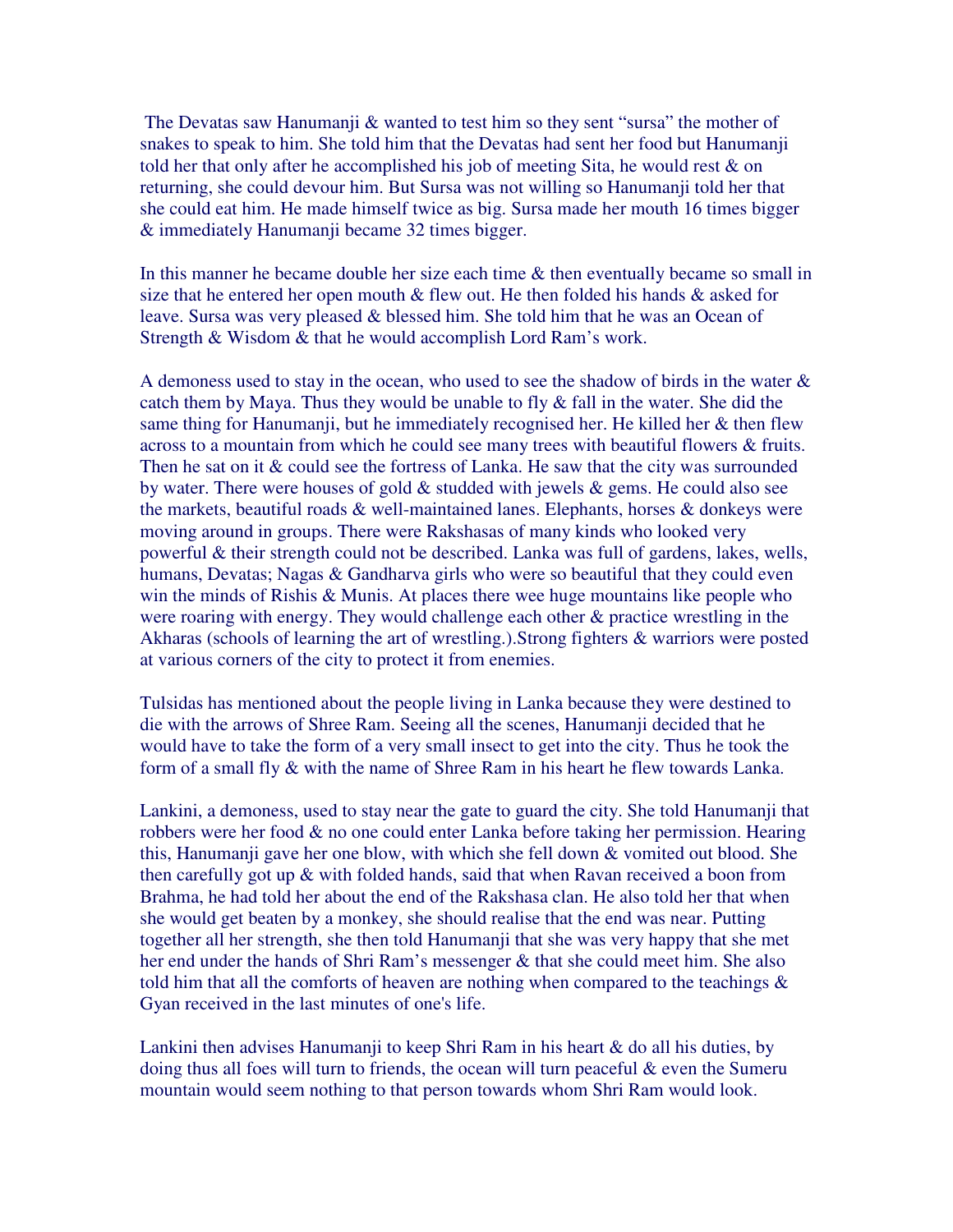Hanumanji searched each  $\&$  every palace in Lanka  $\&$  then he entered Ravana's palace, but even there he could not find Sita.

Further, he spotted a beautiful temple, which was surrounded by many tulsi plants & inside was the carving of the bow & arrow of Shri Ram. Seeing this, Kapiraj Hanuman was very happy, but thought to himself that in Lanka, where only demons lived, who could have made Shri Ram's temple. Whilst contemplating, he saw Vibhishan coming in. He immediately decided to speak to him because speaking to a sadhu would never be harmful.

Hanuman then took the form of a Brahmin & spoke to Vibhishan. Vibhishan was so happy that he asked if he was a bhakt of Shri Ram or was he Shri Ram himself & had come to give him darshan in his house as he felt immense pleasure in his heart when he saw him. Hearing this, Hanumanji told him Shri Ram's story & then Vibhishan asked Hanumanji if Shri Ram would accept him because he was very unhappy living in Lanka. But now he was sure that he had the blessings of Shri Ram as he had the good fortune of meeting a saint like him

Bin satsang vivek na hoi, Ram kripa bin sulabh na hoi.

Hanuman then tells Vibhishan that it is Shri Ram's nature to always love his bhaktas. He gives him his own example by saying that he is a monkey who is considered to be low in caste & any person who took their name early morning, would not get food the whole day. Besides all this, Shri Ram has bestowed his blessings on us & saying this there were tears in Hanumanji's eyes. Anybody who does not realise this & runs after the worldly pleasures will always be unhappy. He then told Vibhishan that he wanted to meet Sita Mata. After Vibhishan told Hanumanji about Ashok vatika, he resumed his search in the form of a fly.

Hanuman saw Sita sitting under a tree in the vatika. She looked frail & tired; he observed that she spent the whole night sitting in meditation of Shri Ram.

At that moment Ravan entered the vatika with many Rakshasis. He threatened Sita & told her that she would be very happy if she would marry him. Hearing this, Sita picked up a blade of grass as a shield  $&$  told Ravan that he had no idea about the speed  $&$  strength of her Lord's arrows & that he would meet his end soon because he had got her in Lanka by deceit. Ravan, in his anger, removed his sword & told Sita that she had insulted him & he could even sever her head from her body if she did not listen to him.

Sita replied to him that she preferred to die by his sword than listen to him. She also told him that Shri Ram's arms were as gentle as a lotus garland but at the same time as strong as an elephant trunk.

Sita then looks at the sword, which was cold  $\&$  sharp  $\&$  thinks whether it can lessen her pain, which she is going through on being separated from Shri Ram. Ravan moves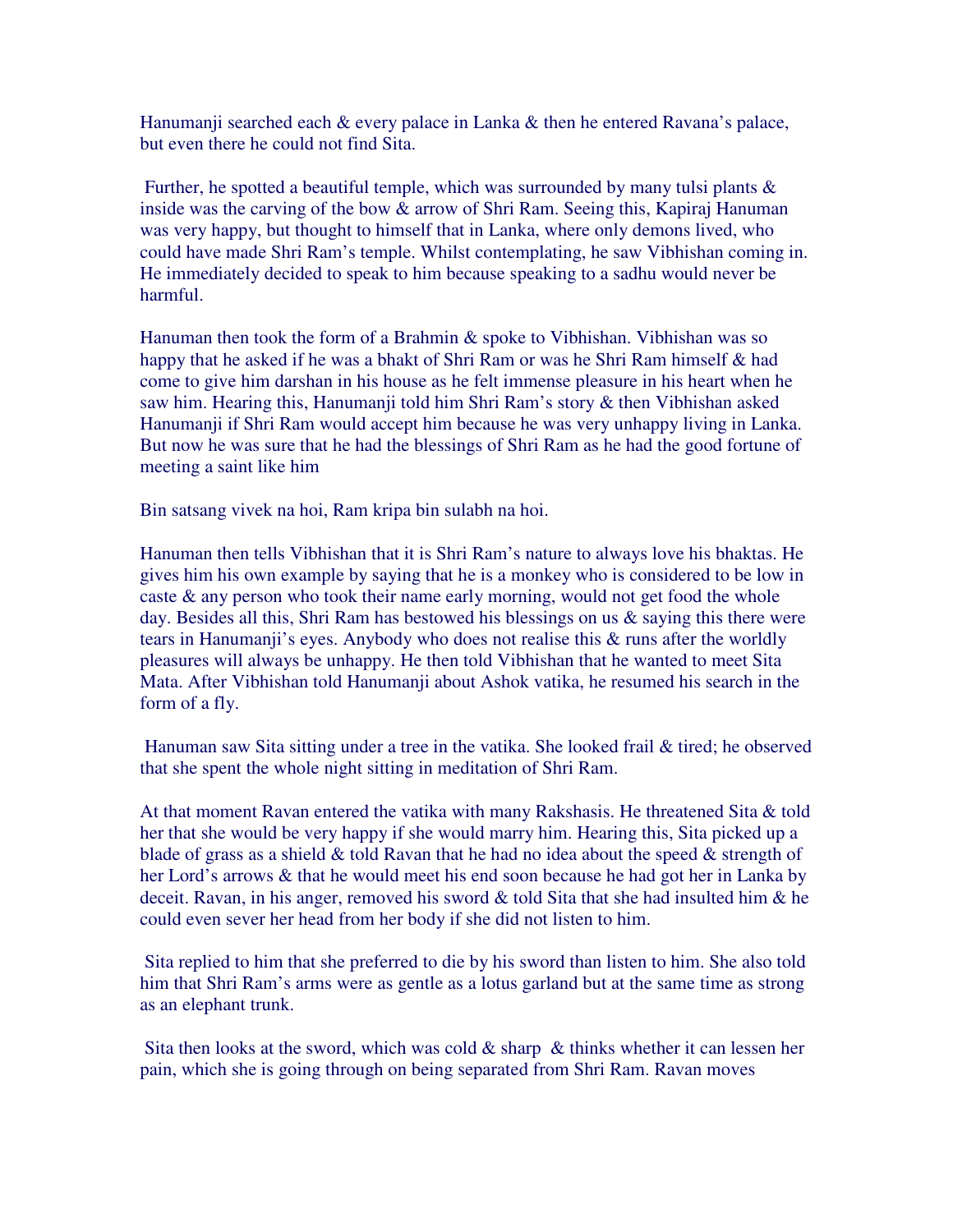towards Sita, but is stopped by Mandodari, who tells him it is against the valour of a man to raise his hand on a woman.

Ravan then goes home but gives Sita an ultimatum to agree within one month or he will kill her.

Amongst Ravan's Rakshasis there was one" Trijata" who was a bhakt of Shri Ram & was also a Gyani. She explained to the others that they must improve their lives by serving Sita. She also told them of a dream she had seen in which a monkey had entered Lanka & burnt it, killing many Rakshasas. She also saw Ravan sitting on a donkey; naked with his head shaven & all his 20 hands had been cut. She then saw him going towards Yamnagar & Vibhishan ruling over Lanka. She was sure her dream would come true four days later. Hearing this, all the Rakshasis got scared  $\&$  fell at Sita's feet. Later when Sita was alone with Trijata, she asked her for a solution to her problem, as she no longer could bear being away from Shri Ram. She tells her to bring wood so that she could give up her body, as hearing Ravan's cruel words day after day was a torture to her. Hearing this, Trijata explained & reminded her of Ram's strength & valour & that he would rescue her soon. When Sita was alone she prayed to the Ashoka tree to help her by relieving her of her pain.

Seeing this, Hanuman took out Ram's ring & kept it in front of Sita, the whole tree lit up by its light & Sita picked it up with a sudden happiness. She immediately recognised it as her Lord's but was a little puzzled as to how it had appeared there. She thought to herself that nobody could defeat her Lord & even through Maya one couldn't make such a ring with so much brightness. Thus with many confused thoughts in her mind, she suddenly heard a voice singing the praise of her Lord. Hearing these words, her pain just disappeared & she sat down to listen to these words with great attention.

Hanumanji then came in front of Sita & told her that he was her Lord's messenger & that Ramchandraji had sent the ring for her. Sita was very puzzled as to how her Lord had taken help from a monkey, but Hanumanji cleared all her doubts & explained to her their full story in detail. Hearing his words, Sita felt a certain peace flow in her heart  $\&$  she soon understood as to why her Lord had sent Hanumanji. Her eyes were filled with tears & her body became cold as she heard the praises of Shri Ram. She asked him about Lakshman & Shri Ram. She told him that her Lord was an Ocean of Love & Peace then why had he been so harsh towards her. Did he ever remember her & would her eyes ever see him again. Unable to speak & tell Hanumanji anything further, she tells him that her Lord had completely forsaken her. Seeing her pain Hanumanji in a very soft & gentle tone tells her that Ram & Lakshman are fine by way of health but they too have a lot of sorrow in their hearts. He then tells her Shri Ram's message in his very own words

"Oh Sita, your departure has left me very unhappy. Everything seems so useless. New leaves on trees look like fire. Nights look like dark nights. The moon looks only a small star; the rain feels like oil instead of cold water. Winds feel hot & poisonous. Things that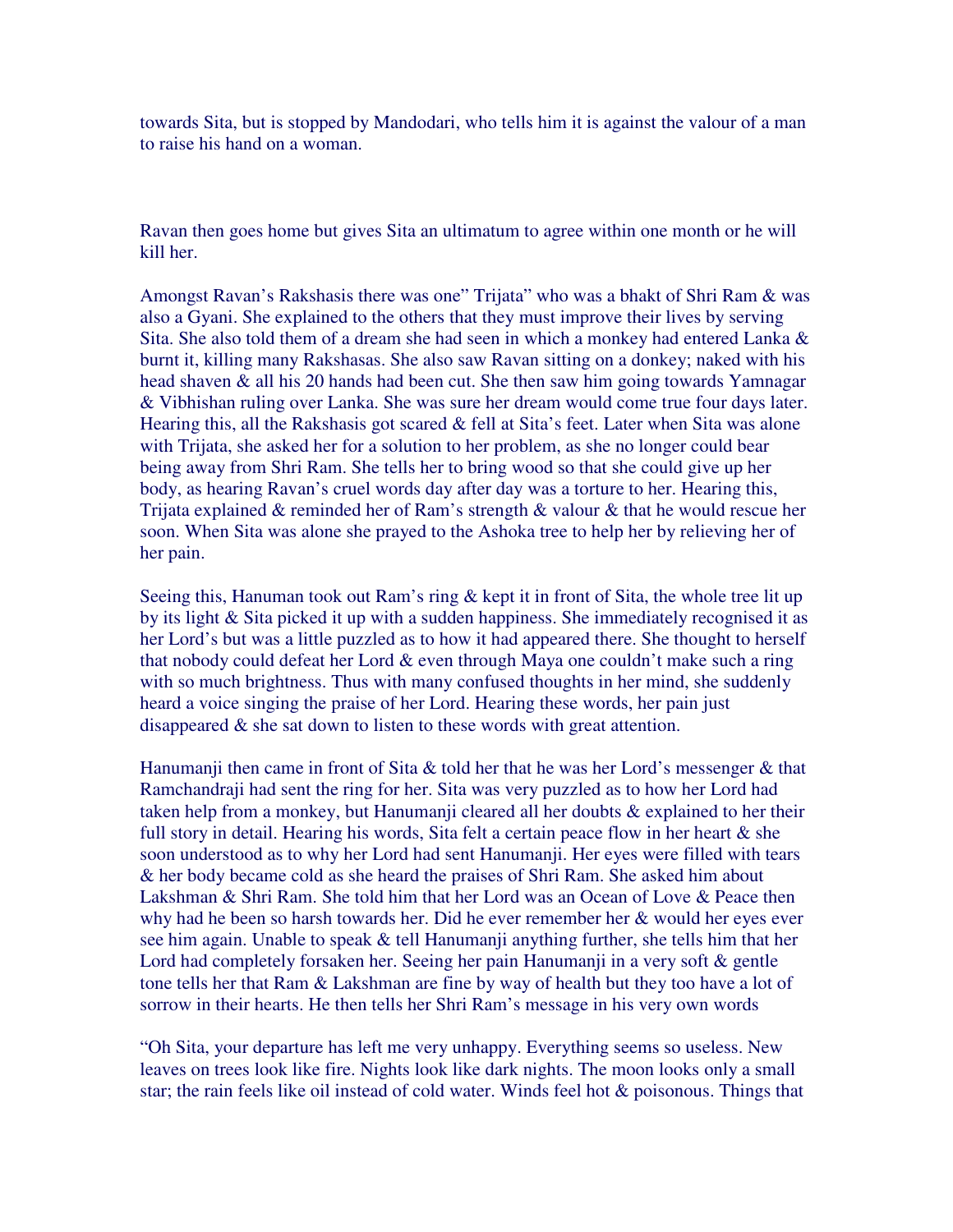used to give pleasure now give immense pain. I do not even have anyone to share my sorrow with. No one knows the depth of our love, only my mind knows that, & that mind is with you."

Hearing Shri Ram's message, Sita was filled with love & happiness . Hanuman then tells her that she should keep Shri Ram in her mind & meditate on him because he is the one who blesses all his sevaks & devotees. Shri Ram's arrows are like fire compared to those of the Rakshasas, therefore there was nothing to fear. Ram could destroy Lanka with his one arrow but he wanted to come himself  $\&$  take her. Thus he tells her to keep faith & have courage for few more days. Hearing this, Sita gets worried as to how a monkey could fight the powerful Rakshasas. To clear her doubts Hanumanji shows her his actual form as big  $\&$  as strong as "Sumeru" the golden mountain,  $\&$  then again transformed himself into his tiny form. Seeing this, Sita feels at peace.

He then tells her that a monkey may not have strength but when he has the blessings of Shri Ram even a small snake can kill an eagle. Sita then gave Hanumanji her blessings, saying that he is a treasure of strength; qualities  $\&$  may he always have the love  $\&$ blessings of Shri Ram.

Hearing her words, Hanumanji bows to her feet & with folded hands, takes her permission to eat the fruits from the trees in Ashok Vatika. Hanumanji then creates havoc by breaking all the flowers, uprooting trees & even killing a few of Ravan's soldiers. The news soon reached Ravan about the disturbance caused by a very heavy monkey in Ashok Vatika & all the loss that he had caused. Ravan immediately sent a few of his strong fighters to kill Hanumanji but they were all sent back wounded  $\&$  hurt as they were no match for him Akshaykumar was then sent to match the skills of Hanumanji. Seeing him arrive, Hanumanji uprooted a huge tree & threw it at him. The army was crushed & a few soldiers went running back to Ravan telling him that the monkey was very brave. Hearing about the death of his son Akshaykumar, Ravan sent his son Meghnath & told him not to kill Hanuman but to make him a prisoner, as he wanted to see him.

Meghnath was a very brave warrior. Seeing him arrive, Hanumanji uprooted a big tree & crushed Meghnath's chariot. The rest of the army was so frightened that they started running from one end to the other. When Meghnath & Hanuman were fighting each other it looked as though two elephants were at war. Eventually Meghnath tried the Brahmastra & seeing this Hanuman thought it would be disrespect towards Brahma if he would fight it back. Thus when it came towards him he fell down from the branch off the tree he was sitting on, killing many rakshasas under him. He was thus made a prisoner  $\&$  taken to Ravan. Seeing this Shivji told Parvati that it was not correct to make Hanumanji a prisoner as he was the messenger of Shri Ram, whose name itself had so much strength that it can free mankind from the cycle of life & death. Therefore Hanumanji on purpose got himself trapped for the accomplishment of his Lord's task. Hanuman also wanted to meet Ravan. When he reached Ravan's court he was surprised to see all his courtmen standing in such fear because Ravan was very angry with Hanuman since he had destroyed Ashok Vatika & he also wanted to know why he had come to Lanka'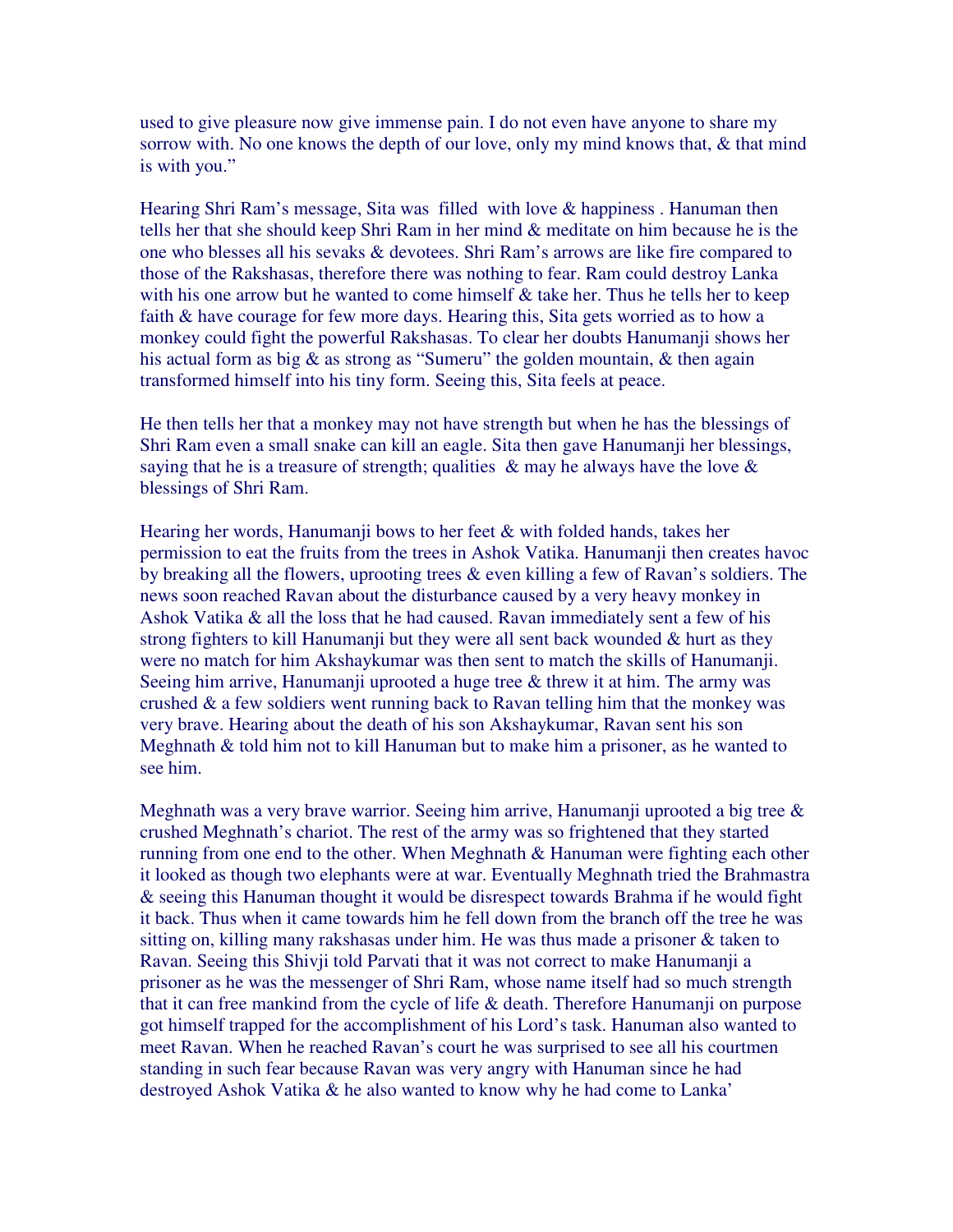Hanuman replied to Ravan that he had been sent by Shri Ram who created the universe, the one by whose strength Brahma, Vishnu & Mahesh look after the world, the one who takes birth in the human form to protect the Devatas, the Great One who killed Bali, Khar, Dushan & trishira who were all great warriors & he was the messenger of that Shri Ram whose wife had been carried away by deceit. He told Ravan that he had destroyed Ashok Vatika because he was a monkey by nature & therefore liked to create havoc. He ate the fruits since he was hungry & killed his soldiers because they attacked him.

Hanuman then joined his hands & told Ravan to leave Sita Mata as he came from a very pious family. Shri Ram would forgive as he is an ocean of pity & never refuses his devotees or those who take refuge in him.. He also tells him that Shiv, Vishnu & Brahma will not help him if he goes against Shri Ram. He asks him to give up his ego & gives him a lot of examples about Bhakti, knowledge & Vairagya to which Ravan replies in a conceited tone that he has found a Gyani monkey. But when Hanumanji tells him that his death was very near under the hands of Shri Ram, Ravana's anger knows no bounds. He immediately told his soldiers to kill him, but his courtmen then explained to him that it was unjust to kill a messenger & they should punish him in some other way. Ravan then tells them to put his tail on fire  $\&$  let him go because only then he can tell his Swami Ramji about Lanka. Hearing this, Hanumanji began to smile, as he understood why Saraswati Goddess had given him such thoughts. Hanumanji's tail was tied up with cloth dipped in ghee but so much was consumed that all the cloth in Lanka was consumed as Hanumanji went on increasing the length of his tail. All the people of Lanka collected to watch the sight. As Hanumanji's tail was set alight he took a very small form & started jumping from one palace on to the other, setting Lanka ablaze. People frantically started running from one place to the other & there was a lot of loss & destruction except for Vibhishan's house which stood quiet & peaceful watching all the other houses go down in flames. Hanumanji did not get hurt by the fire because he was a messenger of Shri Ram the one who himself made fire. Thus after finishing Lanka he plunged into the ocean

He then resumed a small form to meet Sita Mata. He folded his hands & told her that she should give him some remembrance to give Shri Ram. Sita took out one of her bangles  $\&$ gave it to Hanumanji for Ram. She then tells Hanumanji to tell Shri Ram that since he is the one who is always at peace, does not have any desire, he is the one who blesses the poor & removes all their obstacles, if he did not rescue her within 1 month then he would never see her. Sita is also very sad because Hanumanji is going back but he tells her that their army would soon come to rescue her.

When Hanumanji reached back home all the monkeys were very happy. They kept asking him many different questions & then went to Ramji. Shri Ram & Lakshman were extremely happy to see all the Vanars with Hanuman & Jambvan. Jambvan tells Shri Ram that his devotees will always be happy & that his victory will be known in the 3 worlds. All the Vanars were happy that their mission had been completed. Shri Ram embraced Hanuman & then asked him about Sita.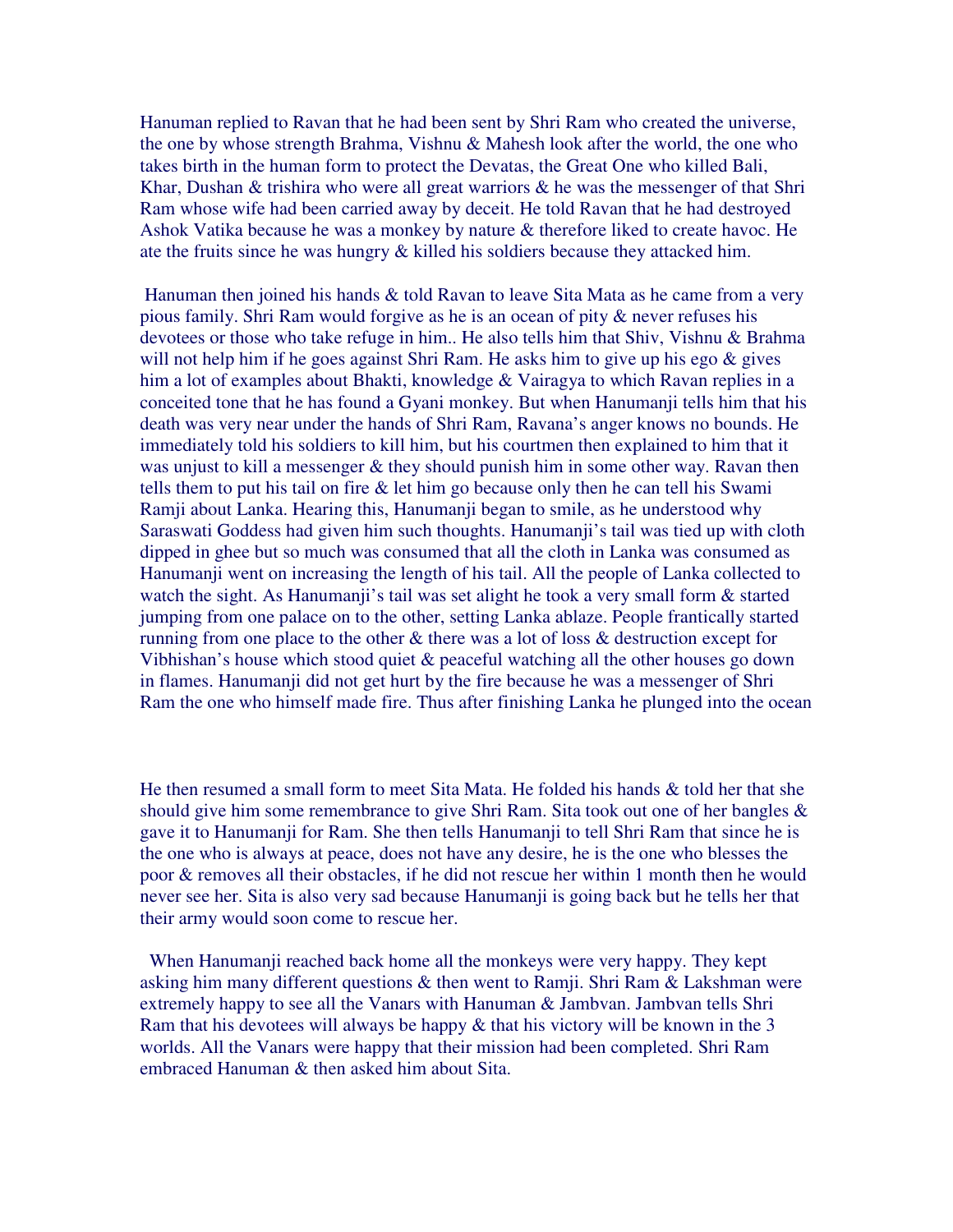Hanuman gives him a detailed picture of Sita & her message. He tells Ram that he is the Lord of the 3 worlds then why was he taking so long to rescue his wife. How every second was like a 100 years for her. Hearing his words Ram has tears in his eyes & he tells Hanuman that Sita is his by mind body & speech & no harm can come to her even in her dreams.

Hanuman then narrates his journey to Lanka, how he destroyed Ashok Vatika, frightened all the rakshasas & burnt Lanka.

Shri Ram then tells Sugreev that they should make preparations to march towards Lanka, as there was no reason to delay. He then spoke to the Vanar army & with divine eyes spoke to them of victory. Hearing his words each monkey was filled with so much of energy that they looked like mountains with wings.

Devtas, Munis, Gandharvas & Nags were pleased because they knew that Ravan's end was near.

Once the Vanar army reached the shores of Lanka they started plucking the flowers & eating all the fruits. The people of Lanka were frightened after Hanuman had set fire in Lanka. They used to lock up their homes & wonder who would protect them in troubled times because if the messenger was so powerful & mighty how strong would the Lord itself be. Meanwhile Ravan's wife Mandodari pleaded with him to stop the war & send back Sita, as this would please Shiv & Brahma. She then compares Ram's arrows to poisonous snakes & those of the Rakshasas to frogs & toads. Even harsh words had no effect on Ravan & he just laughed it off, saying that by nature women had a soft heart  $\&$ even in happy times they got upset. He told her that he had defeated Devtas & Rakshasas so humans & Vanars should be no problem.

Vibhishan also came to Ravan & fell at his feet. He told him that if a person wanted fame & fortune in life, he should not even look at another person's wife. Kam & Krodh always brought about destruction; therefore they should leave everything & take Ram's name since he was the King of all Kings, & would give riches, fame, knowledge & vairagya, destroy enemies & preserve dharma.

Malyawan was a learned mantri in Ravan's court. He also told Ravan that Vibhishan's words were true & felt very peaceful after hearing him, but this angers Ravan because they are in praise of his enemy. Vibhishan also tells Ravan about good & bad thoughts as Subudhi & Kubudhi, where Subudhi will always bring peace, goodwill & happiness but Kubudhi will bring about destruction  $&$  unhappiness. He also gives him many examples from the Vedas & Puranas but these only angers Ravan further. Ravan tells him that he was being traitor & taking the enemy's side although he was his brother. Nobody had ever defeated him so he had nothing to fear. Vibhishan then talks to the people of Lanka & warns them that they were in the clutches of Kaal & it was his duty to warn them.

Vibhishan was very anxious to touch Shri Ram's feet, which gave immense pleasure to devotees & bhaktas, whose touch gave freedom to Ahilya, whose feet Sita ever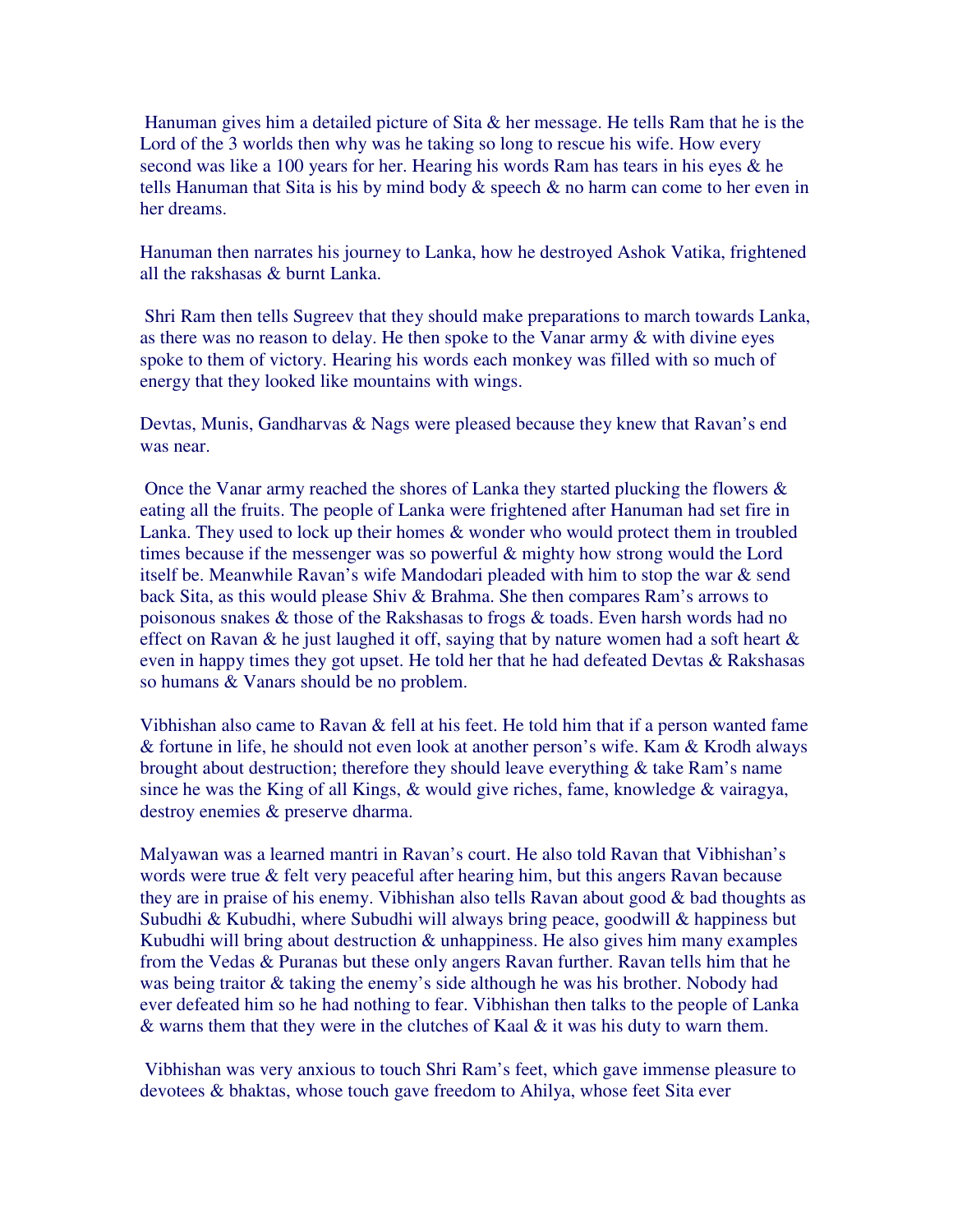worshipped & were even present in the heart of Shivji. Thus he feels good fortune coming to him as even Bharat kept Shri Ram's padukas & worshipped them for 14 years.

When the Vanars saw Vibhishan coming towards them they thought he was a spy sent by Ravan. Sugreev asked Ram what had to be done because he knew that the Rakshasas were Mayavi, they could take any noble form & deceive them. Shri Ram tells Sugreev that he cannot refuse him or anybody who came to him for help even if there is deceit  $\&$ lies no harm will come to them as Lakshman can kill all the Rakshasas in a split second. When Vibhishan was brought in front of Ram he kept staring at him without even blinking his eyes. He kept admiring his posture in his mind, his huge & powerful arms, beautiful lotus-like eyes, broad chest, strong shoulders, & tears literally came to his eyes. Vibhishan then told Shri Ram that since he was Ravan's brother he had a tamsik body, which loved sin; therefore he had come to Ram for help & shelter.

Hearing his noble words, Ram embraced him  $\&$  told him that though he lived amidst sin  $\&$  cruelty, he was disciplined  $\&$  truth was by his side. Vibhishan then told Ram that even God would never help sinners  $\&$  now that he had got a chance to touch Shri Ram's feet he wanted no more. Hearing this Ram tells Vibhishan that any human being who is a sinner in the world but leaves everything & comes to him for shelter, he is always saved & can even become a sanyasi if he has given up the relations of mother, father, brother, wife, child & house. One who has no desires & considers fear, happiness & pain all equal, such a man is always dear to him. Vibhishan had all these qualities & therefore he was dear to him.

Vibhishan is overwhelmed by his love & asks Ram to give him everlasting Shakti. Ram crowns Vibhishan "King of Lanka" & all the devtas shower flowers & blessings on them. Shri Ram then asks Sugreev & Vibhishan as to how they will cross the mighty ocean, which is full of snakes, fishes & crocodiles. Vibhishan replies to Ram that his one arrow can dry up millions of oceans, but it would be more respectable to take permission from the ocean & ask for a solution. To this Lakshman replied that only a coward would ask for permission  $\&$  it would be a wastage of time if they would wait further. Ram pacifies Lakshman & then with folded hands sits in deep meditation in front of the ocean.

When Vibhishan left Lanka, Ravan sent two of his soldiers in disguise behind him, but these soldiers were so impressed by Shri Ram's love & acceptance that they came into their original rakshasa form & started singing Shri Ram's praises. Sugreev's vanars caught them  $\&$  took them as prisoners to Lakshman but he set them free  $\&$  sent a letter with them for Ravan. Lakshman warns Ravan in his letter that even Vishnu & Brahma cannot save him  $\&$  he has brought about the destruction of his clan. He asks him to take refuge in his brother Shri Ram's feet or otherwise face his fiery arrows. This immediately brought fear in Ravan, but he put it aside, saying that Lakshman was behaving like a child who wanted to catch the sky while sleeping. Ravan's messengers also plead with him  $\&$  told him about Ram's mighty vanar sena. They ask him to give up his pride  $\&$ save the kingdom by returning Sita gracefully.